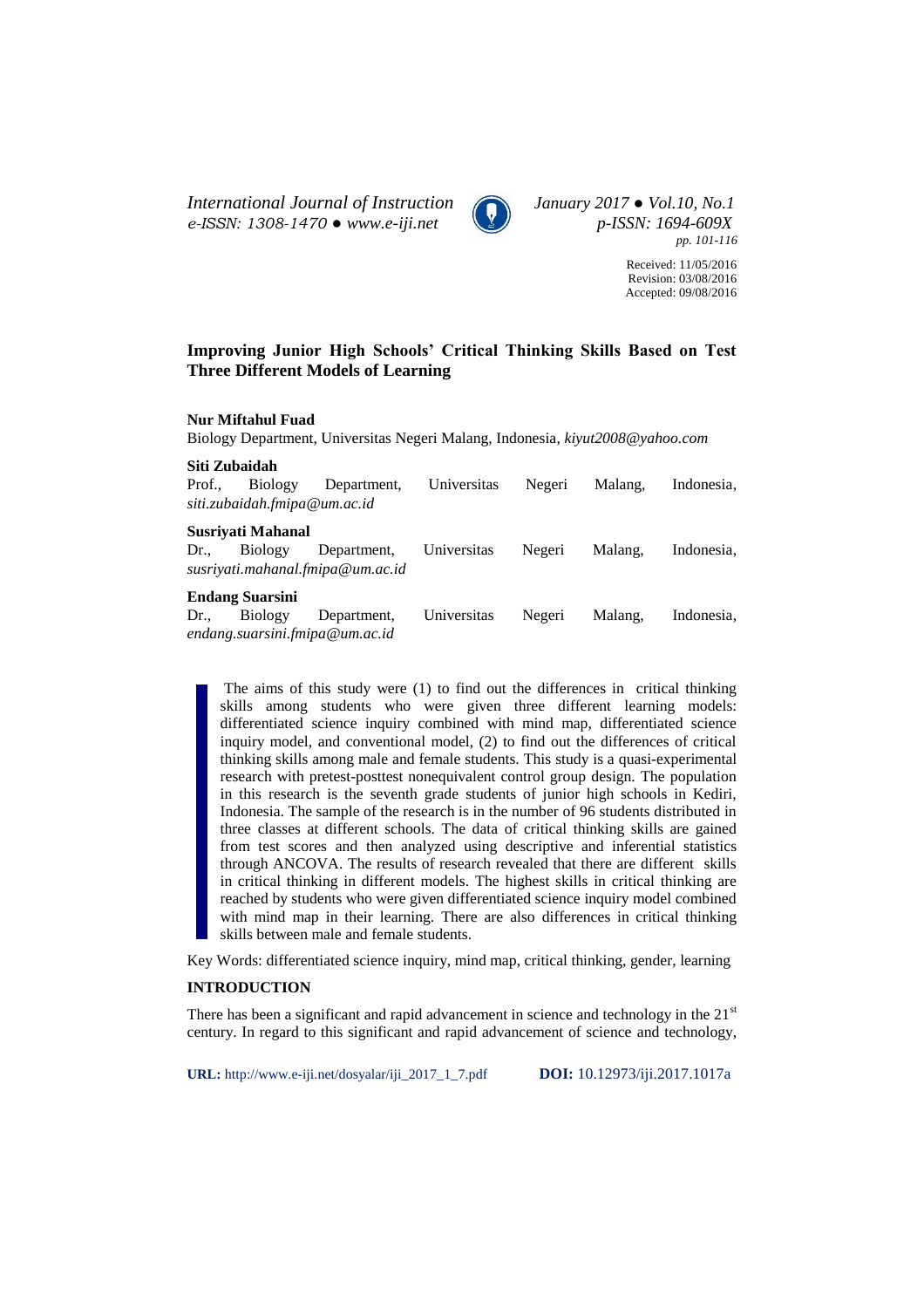# 102 *Improving Junior High Schools' Critical Thinking Skills Based …*

educational stakeholders have to be able to anticipate it in order that they can prepare the future generations that are ready and adaptive to respond to all demands. In this very rapid era, students need to possess the thinking skills that can assist them in making strong decision to acquire new knowledge quickly (Lau, 2011). The dominant thinking skill that is strongly needed in this  $21<sup>st</sup>$  century is critical thinking skills (Kharbach, 2012).

Critical thinking means reflective thinking that focuses on deciding the believed act or something done (Ennis, 2013). Another idea which was stated is that critical thinking is the skill in examining assumptions, discerning hidden values, evaluating evidence, and assessing conclusions (Myers, 2003). Critical thinking is a skill needed to foster students' thinking skill (Hashemi, 2011).

Teacher as a frontier in education should be able to carry out the mandate in training critical thinking for students. Nevertheless, based on the preliminary study conducted, it revealed that the critical thinking skills of junior high school in Kediri, Indonesia are still at the low level. Further, the proof showed that test score of critical thinking in the scale of  $0 - 100$ , obtained the average score is 21.89. Questionnaire evidenced that the low of students critical thinking skills is because learning strategies applied by teachers is still teacher centered, and have not involved students actively during the learning (Fuad, et al., 2015). In accordance to those aspects, there has to be well designed plan of learning that trains students' critical thinking.

The learning of natural science should focus and emphasize more on students' involvement actively through inquiry (Olson & Horsley, 2000; Wyatt, 2005). Some research showed that inquiry learning can train the skill of critical thinking (Prince & Felder, 2006; Kazempour, 2013). Hence, inquiry learning can assist students to formulate or construct question and search for the answers as well as develop students' activity that train students' not only minds-on activity but also hands-on activity (Arends, 2012).

Viewed from teacher and student roles, inquiry can be divided into 4 types: demonstrated inquiry, structured inquiry, guided inquiry, and self-directed inquiry (Llewllyn, 2013). In common, teacher prefers one of the four to apply to all students in a topic during the learning. For this reason, it has been promoted Differentiated Science Inquiry (DSI) model that offers a type of different inquiries in accordance to students need to gain the same opportunities for them to improve (Llewellyn, 2011). The availability of the same opportunities for students would exist when students experience the learning process that suits to their readiness, learning interest, and learning style. These, in turn, would enable them to maximize their skills (Tomlinson, 2001).

Besides, in order to develop students' thinking skill, it is necessary to use mind map learning model (Keles, 2012). Mind map can be used together with other techniques that suit to the philosophy of constructivism. This technique relies on images or graphics and their interrelationship with pictures, words, numbers, logics, and colors forming it a unique way. Mind map is a technique that stimulates the left and right brains that functions to make thinking process more visible, to give comprehensive and detail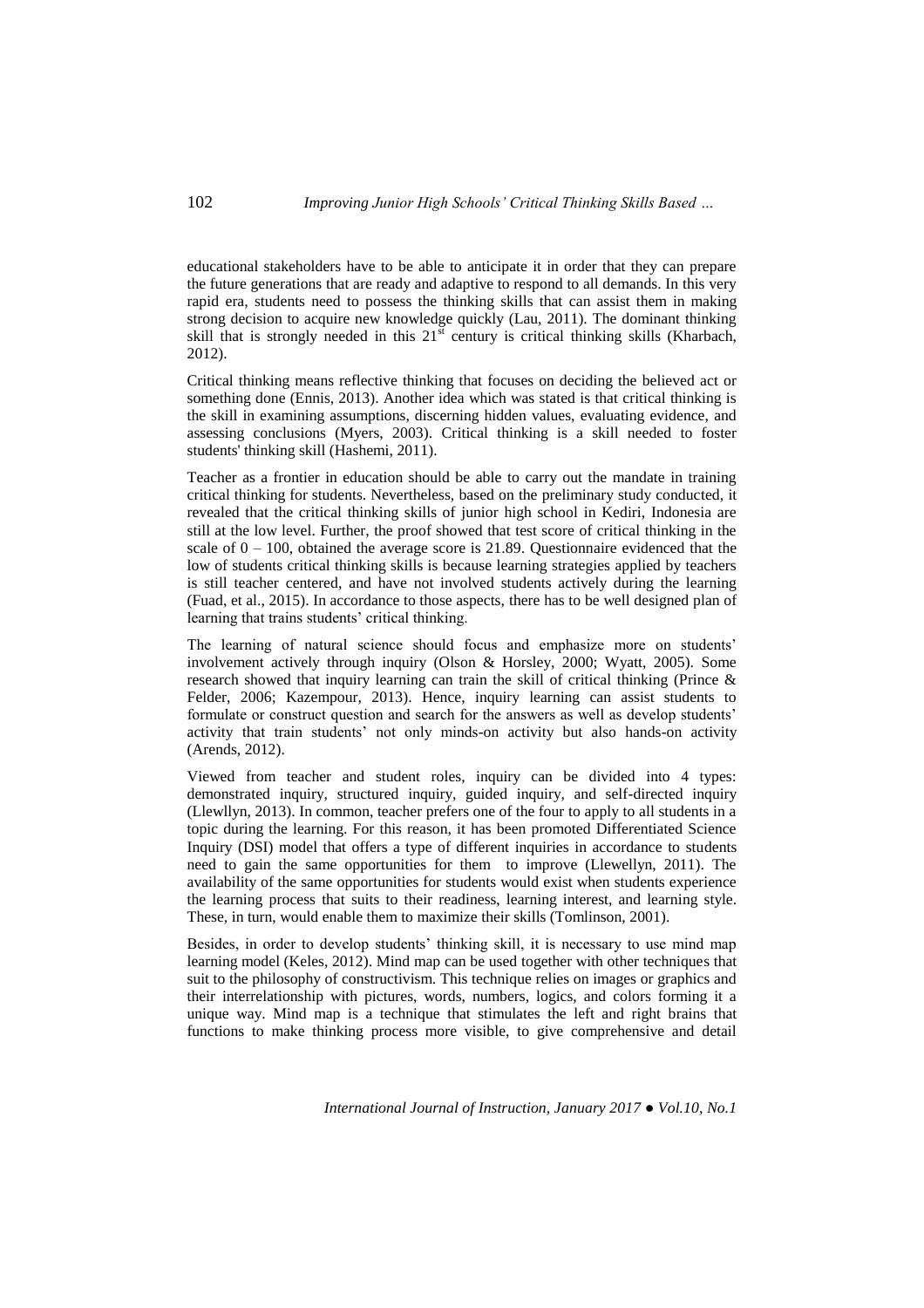illustration of a thing all together, to ease in organizing and understanding information effectively and systematically, and to develop creative and innovative thinking skills as well as strengthening memories (Buzan, 1993).

DSI model combined with mind map is expected to be able to improve thinking skills. Nevertheless, there are some other factors that influence thinking skill. That factor is gender. The differences on biological growth especially in term of gender causes significance between critical thinking skills of students (Ramdiah & Corebima, 2014). In other research result, it has been reported that the difference on gender influences the score of students' critical thinking significantly (Ricket & Rudd, 2004; Thompson, et al., 2002; Azizmalayer, et al., 2012).

### **Theoritical Background**

# *Critical Thinking Skill*

Many definitions about critical thinking are presented by some experts. Ennis (2013) states that critical thinking is a way of reflective thinking that makes sense or that is based on logic focusing on determining what to believe and to do. Critical thinking is a process that is based on the steps to analyze, examine, evaluate the arguments (Proulx, 2004). Meanwhile, Walker (2005) states that critical thinking is an intellectual process in creating concept, applying it, analysing it, synthesizing it, and evaluating much information gained from observational results, experiences, and reflections all of whose processes are used as a base in determining further action. Based on those definitions, critical thinking is a thinking that involves reasoning and logic to solve the problems (Page & Mukherjee, 2006).

Scoring rubric to assess critical thinking with a scale of 0-5 has been developed by Zubaidah, et al. (2015). That rubric is modified from Illinois Critical Thinking Essay Test that is developed by Finken & Ennis with the format of minimal structure. This modified assessment can be used to assess students' skill in critical thinking through essay test. This assessment format is arranged based on some considerations; one of which is due to the fact that this test format has been widely used among educators in Indonesia. This rubric can be developed in order to be used easily, practically, and be able to accommodate each indicator of critical thinking effectively and efficiently.

### *Differentiated Science Inquiry* (DSI)

DSI model is the development of Differentiated Learning (DI). In DI, the differences on the needs of students to achieve maximum learning goals becomes primary considerations. By designing learning activities that are based on students' need, students' problems in learning can be solved. Therefore, they will have high motivation in learning.

In natural science based learning, Llewellyn (2011) developed DI based on inquiry learning. This is mainly based on the fact that teachers, in common, prefer one of the four types of inquiries to apply to all students in a topic during the learning. Whereas, each kind of inquiry has their strengths and weaknesses. As a response, DSI model has been promoted since it offers kinds of different inquiries in accordance to students need.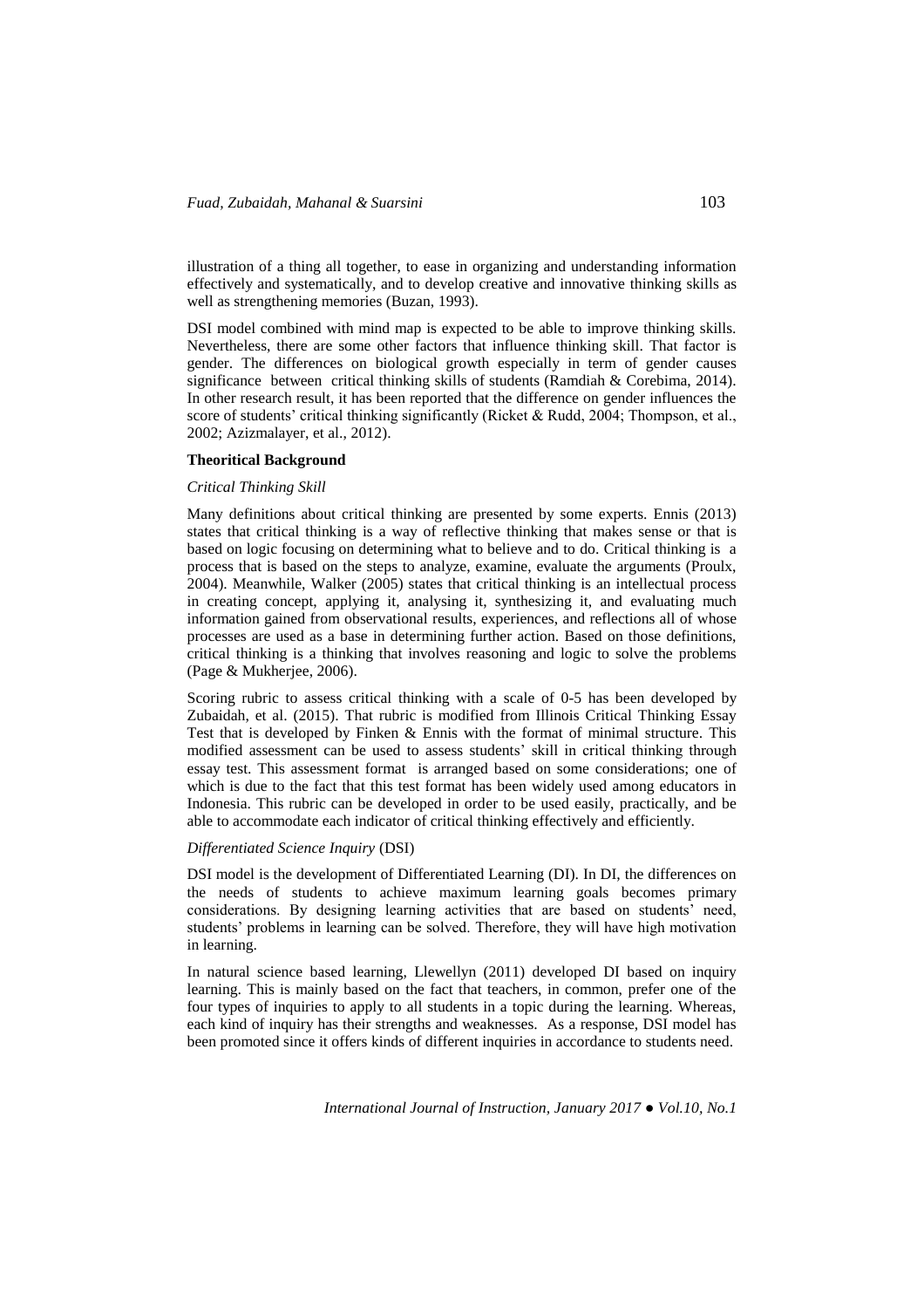In DSI, class is divided into four big groups. Each class represents one inquiry level. Referring to Llewellyn (2013) level of inquiry, the characteristics of students and teacher are showed in Table 1 below.

| The characteristics of students and teacher in each level of induiry |                |                   |                |                |  |  |  |
|----------------------------------------------------------------------|----------------|-------------------|----------------|----------------|--|--|--|
|                                                                      | Demonstrated   | <i>Structured</i> | Guided         | self-directed  |  |  |  |
|                                                                      | <i>Inquiry</i> | <i>Inquiry</i>    | <i>Inquiry</i> | <i>Inquiry</i> |  |  |  |
|                                                                      | (Level 1)      | (Level 2)         | (Level 3)      | (Level 4)      |  |  |  |
| Posing the question                                                  | Teacher        | Teacher           | Teacher        | Student        |  |  |  |
| Planning the procedure                                               | Teacher        | Teacher           | Student        | Student        |  |  |  |
| Analyzing the results                                                | Teacher        | Student           | Student        | Student        |  |  |  |

The characteristics of students and teacher in each level of inquiry

There are six phases in an inquiry cycle: (1) inquisition, beginning from a question to investigate, (2) acquisition, brainstorming for possible answers, (3) supposition, selecting statement to assess, (4) implementation, designing a plan, (5) summation, collecting evidence and drawing conclusion, and (6) exhibition, sharing and communicating findings (Llewellyn, 2011).

There are some researches about inquiry learning that encompass critical thinking as a variable. Some research results have reported that the implementation of inquiry learning have developed the skills of students' critical thinking significantly (Wyatt, 2005; Azizmalayer, et al., 2012; Mahanal, 2012).

### *Mind Map*

Mind map is an effective graphical technique and becomes a universal key to unlock the potency of all brains. This is due to the fact that mind map activates all brain skills in neocortex or left and right brain (Buzan, 2002). Long and Carlson (2011) states that the utilization of mind map during the learning assists students make connection of information of previous materials toward materials being learned. Wheeldon (2011) also states that respondent utilizing mind map are able to remember, organize, and frame the reflection of their own past experiences.

There are many experts who recommend the utilization of mind map in learning. The use of mind map was intended to develop the students' critical thinking skills (Eppler, 2006; D'Antoni, et al., 2010; Pudelko, et al., 2012).

### *Gender*

Gender is a common term that refers to male and female (Fin & Ishak, 2012). Gender is a grammatical classification for a noun and in general refers to both sexual categories. The word "gender" is derived from English, gender means "sexual category". The term gender refers to psychology dimension and socio-cultural of a male and female. Gender relates to the way male and female to think, to act, and to feel or sense (Santrock, 2011).

Based on the research, it has been revealed that female students showed lower performance on math (Isa & Balarabe, 2009). However, female students showed better performance on science and technology (Thomas & Stockton, 2003). Based on the

*International Journal of Instruction, January 2017 ● Vol.10, No.1*

Table 1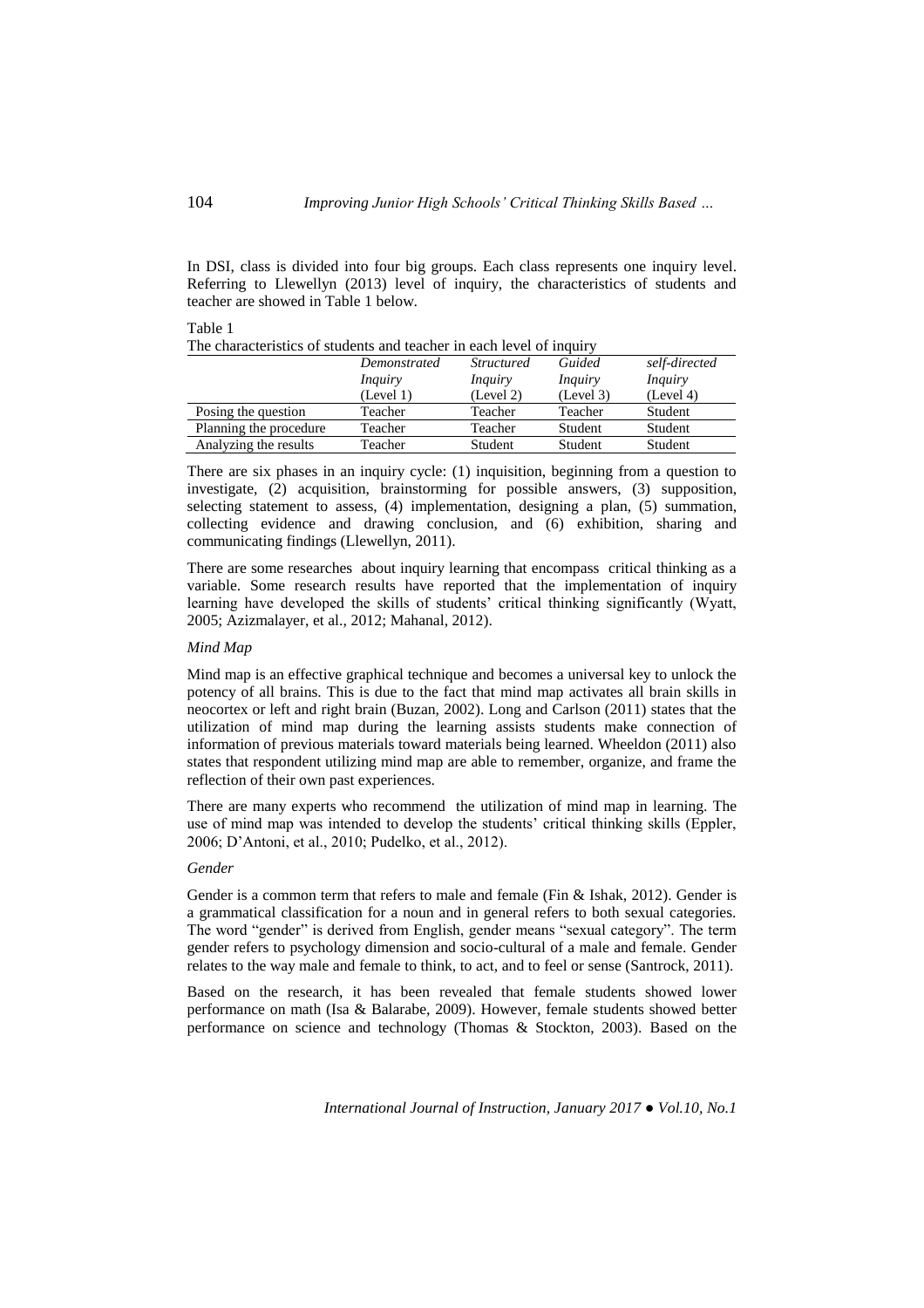research, results of Vural (2013) reported that female students have higher learning achievement compared to the male students. This report was different from the research conducted by Gok (2014). It was reported that there was no difference in the concept understanding between male and female students, yet the difference was found on the problem solving. Male has better ability in solving problem than female. As a result, there are various research results related to the gender difference and its contribution to the variables of learning achievement and problem solving.

In other research, it has been evidenced that the gender difference influences the scores in term of the respondents' critical thinking (Ricketts & Rudd, 2004; Mahanal, 2012; Crawford, et al., 2005). However, the different research showed that there was no influence on respondents' thinking skill in terms of gender differences (Thompson, et al., 2002; Rudd, et al., 2000; Cimer, et al., 2013).

### *The aim of study*

The aims of this study were (1) to find out the differences of critical thinking skills among students who were given three different learning models: differentiated science inquiry combined with mind map, differentiated science inquiry model, and conventional model, (2) to find out the differences of critical thinking skills among male and female students.

## **METHOD**

#### *Model of Research*

This study is a quasi-experimental research. The research began with the development of learning devices by referring to the model of Dick and Carey (Dick, et al., 2009). On the tenth stage, summative evaluation, conducted the quasi-experimental research.

This research uses pretest-posttest nonequivalent control group design. The independent variable of this research is learning models (DSI mind-map, DSI, and conventional) and gender. Meanwhile the dependent variable for this research is critical thinking skills of students. The factorial design is applied in this research implementing 3 x 2 factorial design as showed in Table 2.

# Table 2

Factorial design 3x2

|            |                |            | Learning Model (M)   |                      |
|------------|----------------|------------|----------------------|----------------------|
|            |                | $DSI(M_1)$ | DSI-mind map $(M_2)$ | Conventional $(M_3)$ |
| Gender (G) | Male $(G_1)$   | $G_1M_1$   | $G_1M_2$             | $G_1M_2$             |
|            | Female $(G_2)$ | $G_2M_1$   | $G_2M_2$             | $G_3M_3$             |

*Sample of Research*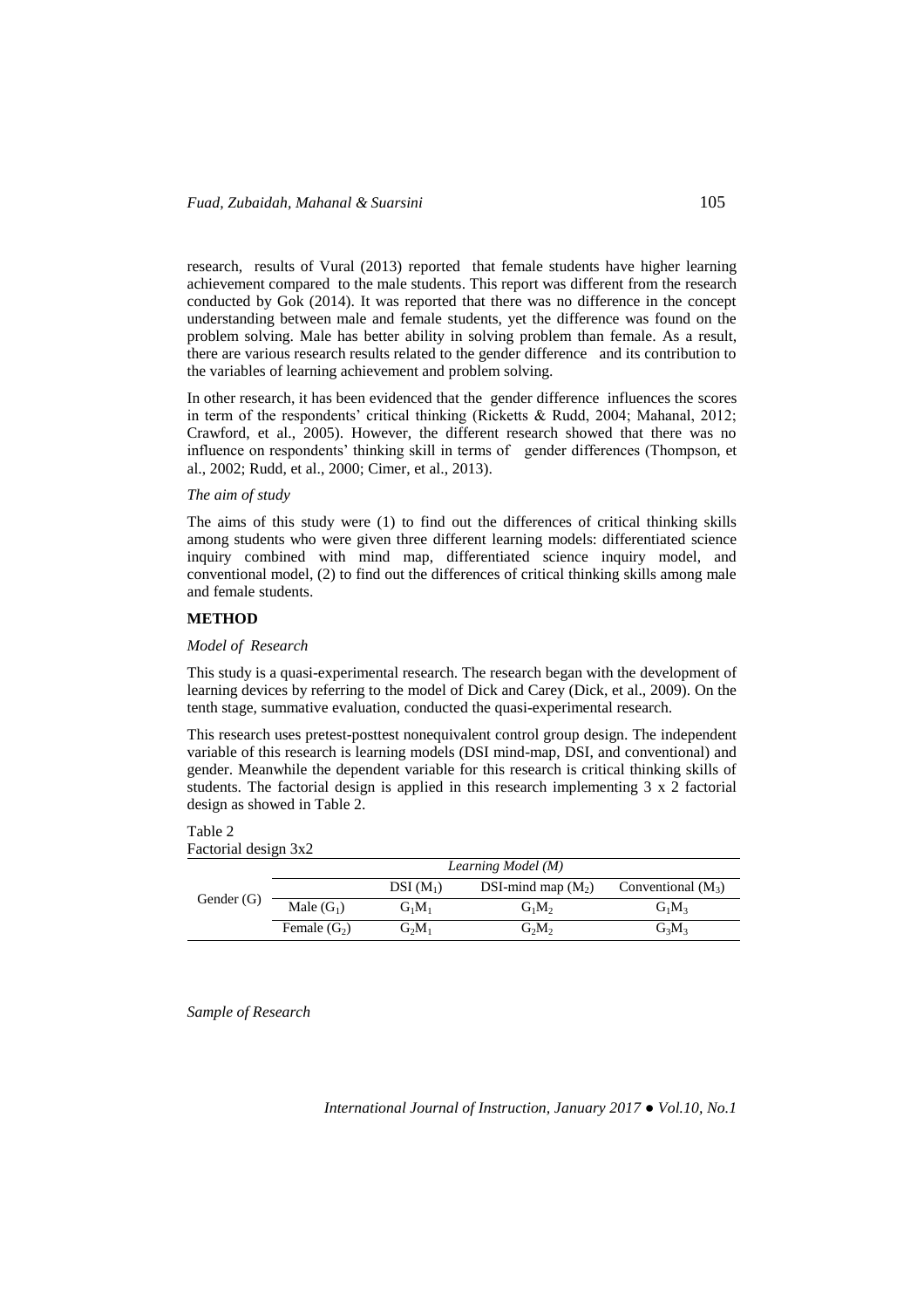The population of the study was all junior high school (SMP) of seventh grade in Kediri, Indonesia. After the homogeneity test was done, the chosen samples were female and male students of SMP 2 Puncu Kediri as the control group, which then was treated by conventional model. The experimental groups were the students of SMP 1 Papar, Kediri treated by DSI combined with mind map model, and SMP 1 Ngadiluwih, Kediri treated by DSI model. The total samples of the study were 96 students, consisting of 48 male students and 48 female students. There were 16 male students and 16 female students involved in each of the four groups studied.

During the treatment, in each class, the students were divided into 8 groups in accordance to the order of pretest scores ranging from the lowest to the highest. The first two lowest groups were given structural inquiry student worksheet, the next four groups higher than that of the first two were given guided inquiry student worksheet, and the last two groups or the highest were given free inquiry student worksheet.

The research was conducted on August - December 2015 in the science subject. The teaching material applied in the study covers: Observing Objects, Microscope, Laboratory Safety, Characteristics of Living Things, and Classification of Living Things.

#### *Data Collection and Analysis*

The data in this research are obtained from the test scores of students' critical thinking skills. The scoring rubric is adapted from Zubaidah, et al. (2015) with the scale of  $0 - 5$ . The data analysis of this research uses covariate analysis (ancova) preceded by normality test and sample homogeneity test.

### **FINDINGS**

The hypothesis tested in this study were: (1) there were a difference between students' critical thinking skills who were given three different learning models; (2) there were a difference between male and female critical thinking skills; (3) there were a difference between critical thinking skills of students in terms of the interaction learning models and gender. The data were obtained from the results of pretest and postest of students critical thinking skills. The data were analyzed by the Statistical Package for the Social Sciences (SPSS) for windows version 22,0. The analysis was preceded by normality test using One-Sample Kolmogorov-Smirnov Test and homogeneity test using Levene's Test of Equality of Error Variances. The summary of the result of normality and homogeneity test are provided in Table 3.

### Table 3

The summary of the result of normality and homogeneity test

| Group of data                 | <i>Normality</i> |       | Homogeneity         |       |
|-------------------------------|------------------|-------|---------------------|-------|
|                               |                  | Sig   | Levene's Test Score | Sig   |
| Pretest of critical thinking  |                  | 0.586 | 0.661               | 0.654 |
| Posttest of critical thinking | 96               | 0.494 | 770                 |       |

Based on Table 3, it can be stated that the data were normally distributed and all the variances were homogeneous (sig normality and homogeneity >0.05).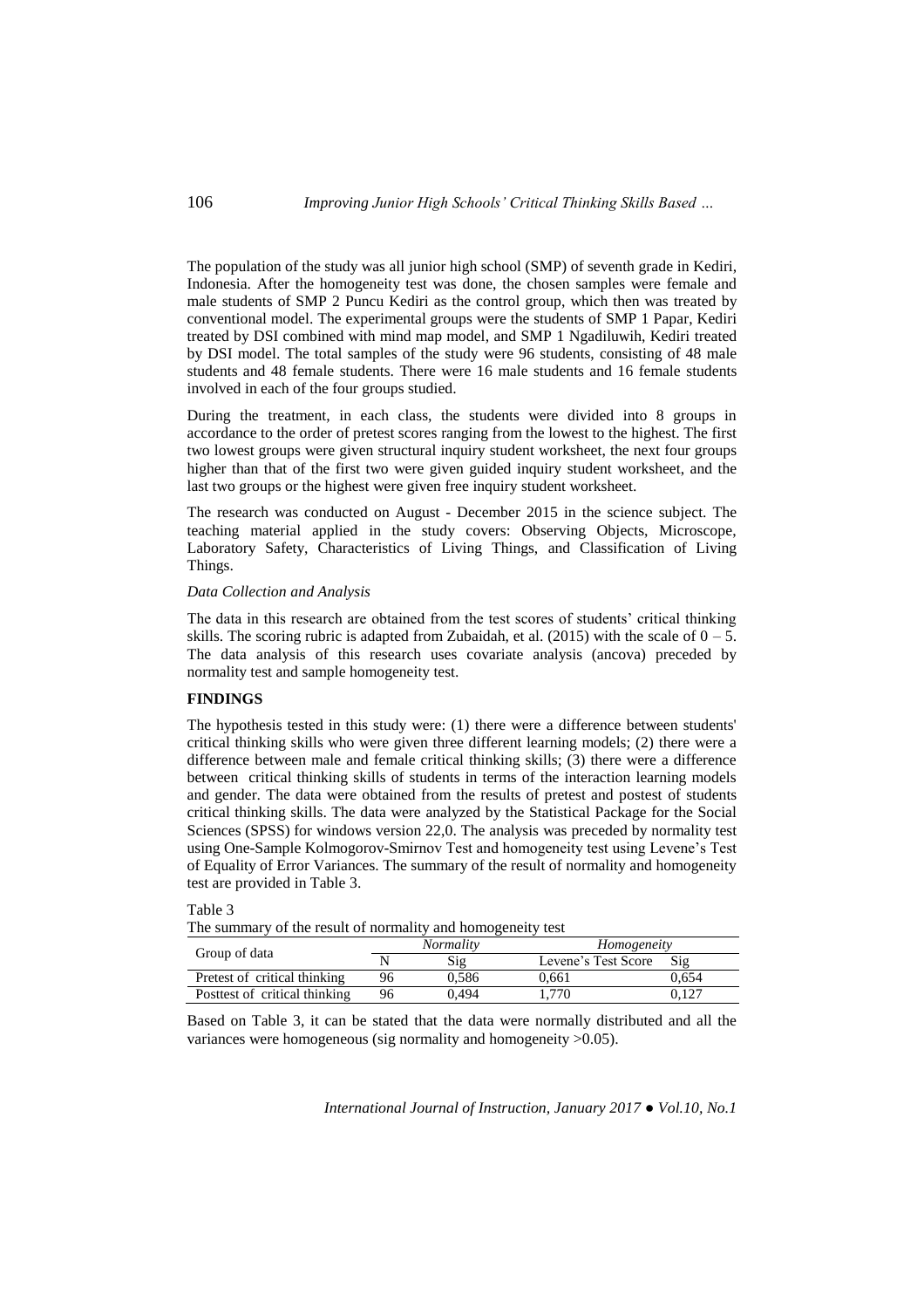The result of Anova analysis about the critical thinking skills based on instructional models and gender can be seen in Table 4 and Table 5 below. Meanwhile, the result of size effect test is displayed in Table 6.

| 1401C |                               |  |  |
|-------|-------------------------------|--|--|
|       | The summary of Ancova results |  |  |

| Source                    | Mean Square |         | Sig.  |
|---------------------------|-------------|---------|-------|
| Pretest critical thinking | 2380.335    | 400.048 | 0.000 |
| Learning models           | 2044.424    | 171.797 | 0.000 |
| Gender                    | 35.519      | 5.969   | 0.017 |
| Learning models*Gender    | 3.686       | 0.310   | 0.734 |

The analysis showed that the hypothesis (1) is accepted. It means that there are differences between students' critical thinking skills who were given three different learning models. The hypothesis (2) is also accepted. It means that there are differences between male and female students' critical thinking skills. However, the hypothesis (3) is rejected. It means that there is no difference between critical thinking skills of students' in terms of the interaction learning models and gender. Based on the results of those hypothesis testing, then the results were tested with Least Significance Difference (LSD) as shown in Table 5

#### Table 5

Table 4

The comparison of mean score of skills in critical thinking for all classes viewed from their gender

| Learning Models     | Pretest | Posttest | <i>Difference</i> | Cor   | <b>Notation</b> |
|---------------------|---------|----------|-------------------|-------|-----------------|
| Conventional male   | 23.13   | 66,25    | 43.12             | 66.17 | а               |
| Conventional female | 23.12   | 68.00    | 44.88             | 67.92 |                 |
| DSI male            | 23.02   | 74.27    | 51.25             | 74.29 | с               |
| <b>DSI</b> female   | 22.92   | 75.00    | 52.08             | 75.11 | c               |
| DSI mind-map male   | 23.33   | 77.81    | 54.48             | 77.54 |                 |
| DSI mind-map female | 22,71   | 78.31    | 56,60             | 78,61 |                 |

#### Table 6

The calculation result of size effect test for Ancova test

| <i>Source</i>          | Eta Squared $(n^2)$ | Effect Size |
|------------------------|---------------------|-------------|
| Learning models        | 0.78                | High        |
| Gender                 | 0.014               | Low         |
| Learning models*Gender | 0.0014              | Low         |

Based on LSD test on Table 5, it can be seen that there is a different combination among groups. DSI model combined with mind map has the highest contribution to improve the scores of critical thinking skills compared to any other models. Furthermore, there are differences between critical thinking skills of male and female students.

Based on table 6 above, it can be seen that learning models give the higher effect toward the students critical thinking skills than gender.

## **DISCUSSION**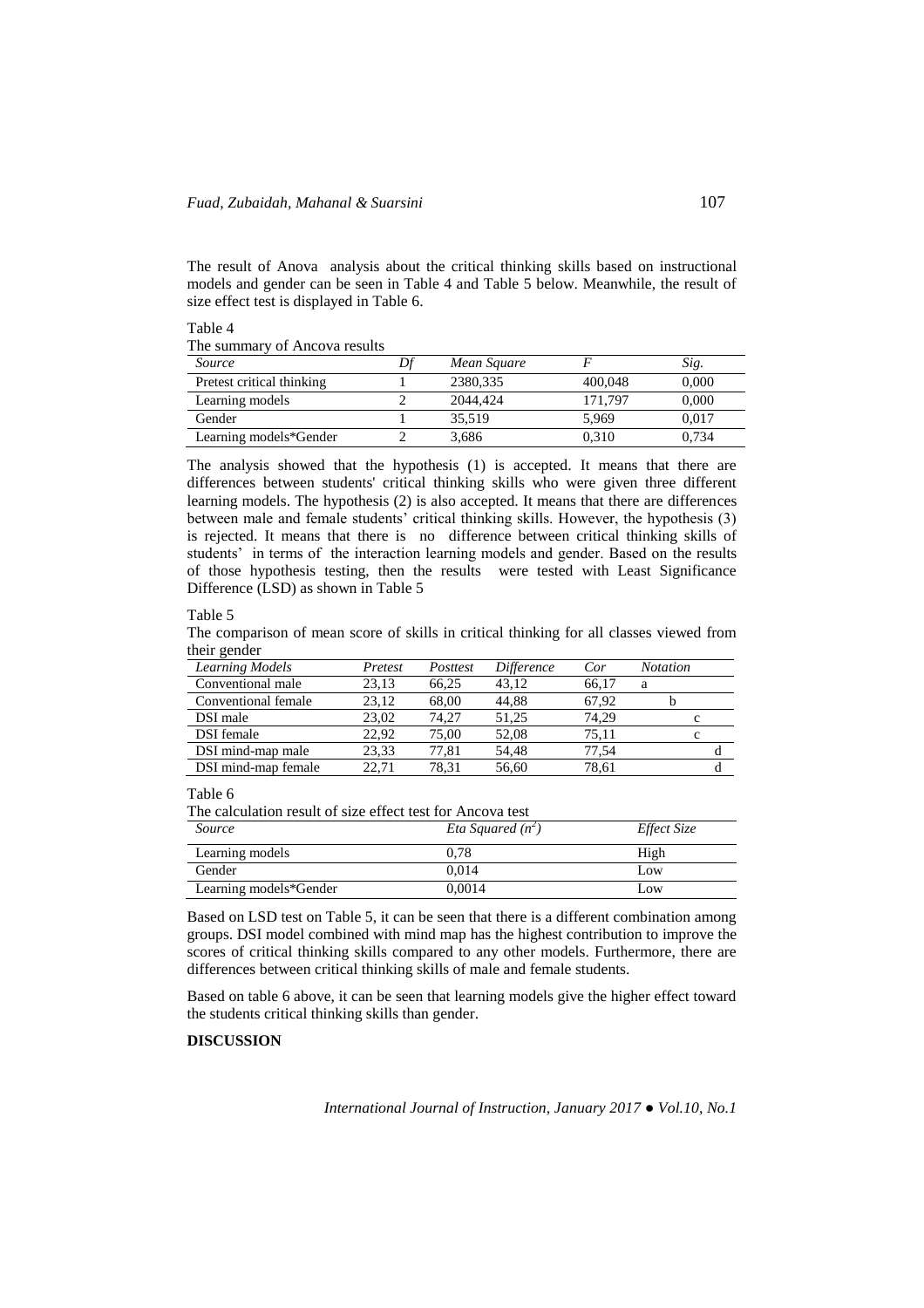Based on the research conducted, it has revealed that there are different scores of critical thinking skills with different instruction models. DSI model gives higher contribution to improve the scores of skills in critical thinking than that of conventional model. Meanwhile, DSI combined with mind map model gives the highest potency to improve the critical thinking skills compared to the other two models.

Inquiry learning model that is implemented in the class during the research has proven to contribute significantly to the scores of critical thinking skills. The result of this research is in line with the statement of Lujan and Dicarlo (2006) which recommends teacher to focus on active learning, more specifically, on inquiry models as solutions to solve the low level of critical thinking skills. Llewellyn (2013) has also recommended to implement inquiry learning in order that students get involved in the exploration process actively by using skills of logical and critical thinking. There are some other researches that proved that inquiry learning improves the scores of critical thinking skills (Azizmalayer, 2012; Mahanal, 2012; Kazempour, 2013).

The contribution of inquiry learning model to the critical thinking skills of students is actually due to the fact that the syntax of DSI is in line with the nature of the critical thinking skills as presented by Proulx (2004) who states that critical thinking is a process that is based on a series of steps to analyse, to assess, and to evaluate argument. In addition, DSI model that is well-implemented can activate students in the classroom, give opportunities to students to study more on materials through exploring questions and studying how to develop hypothesis, assisting students to create learning based on their need, gaining the depth of the concept based on materials, becoming critical thinkers, and having high order thinking (Lane, 2007).

In this research, the students as the subjects ranged from  $12 - 15$  years. Based on the cognitive development by Piaget, these students are on the formal operational stage so that they have been able to think logically, critically, and abstract through systematic experiments (Slavin, 2006). However, the students' rapidity to think logically, critically, and abstract is different from one to another. The easiness of students in accessing curriculum that is suited to students' ability in DSI class has also contributed to the scores of students' skills in critical thinking. Slow learners are assisted more on the worksheet. This assistance decreases based on the high ability of students. DSI learning enables students to improve and maximize their ability because all students are facilitated to access class curriculum based on their need.

Inquiry combined with mind map in science learning has proven to give the highest contribution to improve students' critical thinking skills. This is resulted by that not only inquiry learning contribute to the critical thinking skills, but also mind map empowers and strengthens that contribution. Integrating mind map into each of inquiry steps will make students easy in organizing and understanding information effectively and systematically. The ability in organizing and understanding information plays key roles to achieve six elements of critical thinking. The six elements of critical thinking are focus, reason, inference, situation, clarity, and overview (Ennis, 1996).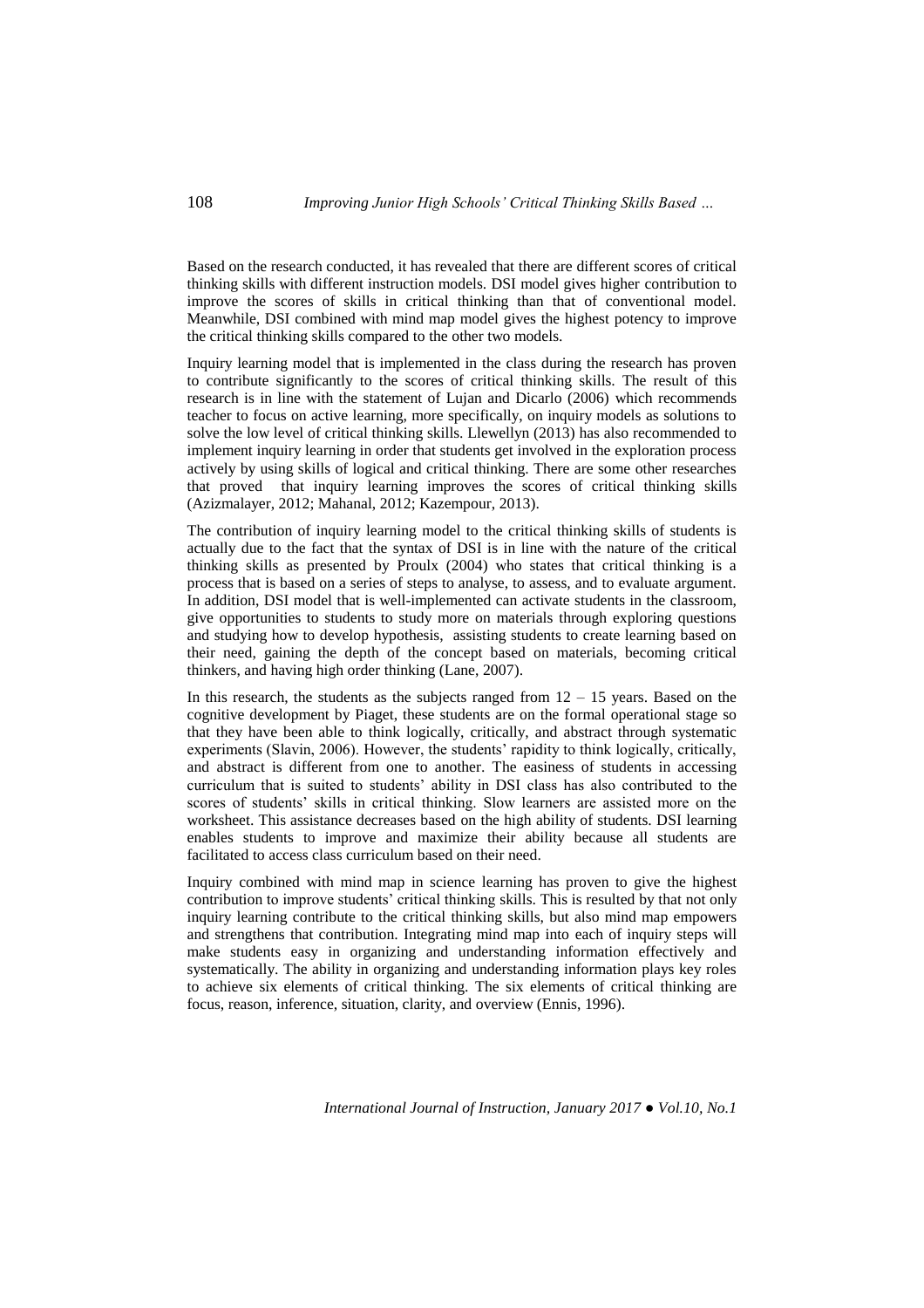The integration of mind map in inquiry syntax has been proven to be accurate to improve the students' critical thinking skills. Mind map is a potential technique to activate students to synthesize and to integrate meaningful information as well as to enrich learning experiences to develop the skills in critical thinking. (Zipp & Maher, 2013). The statement was supported by several previous research showing that mind map was proven to be effective in developing the skills in critical thinking (Eppler, 2006; D'Antoni, et al., 2010; Santiago, 2011; Pudelko, et al., 2012).

Besides learning models, the difference on gender has also contributed to the different skills in critical thinking. In line with this, Ramdiah and Corebima (2014) state that biological growth that represents gender causes significant differences between learning achievement and the critical thinking skills.

Based on this research, it reveals that female students tend to acquire better in critical thinking skills compared to those male students. The results of this research are relevant to the statement of Mahanal (2012) who says that female students are more able to think critically and to arrange the way of their thinking than those of male students. The result of this research, indirectly, is similar with to the research conducted by Vural (2013) which showed that female students have better learning achievement compared to those male students. Female students are also better than male students in processing textual information (Yang, 2016). The research by Santrock (2001) showed that male students commonly have more problems in learning especially in learning language compared to female students. As a fact that learning achievement becomes primary modality for students to be able to think critically.

The differences between male and female can be inspected from the brain anatomy that influences the learning system and human brain activities (Gurian, et al., 2010). Male brains tend to develop and have more complex spatial such as in the ability of mechanism planning, measurement, direction decision, abstraction, and manipulation of physical things. The cortex area of male's brain works more on doing spatial functions and tend to give a few portion to produce and process words. The nerves that link left and right brain or corpus callosum of male's brain is quarterly smaller than female's brain. When male's brain merely uses right brain, female's brain use both of the parts maximally (Hines, 2004).

Although instructional model and gender give significant differences between critical thinking skills, the interaction of both sides showed no significant difference between the critical thinking skills. This absence of significant difference is supported by the very low eta square gender score on size effect test. As a result, the difference of skills in critical thinking is influenced much by learning model. Gender only makes a small contribution even though it is significant.

Again, based on this research, the researcher recommends to implement DSI combined with mind map model in sicence learning to train the critical thinking skills of students. The critical thinking skills should be trained because they are the key skills needed in the 21st century. Furthermore, critical thinking should be trained to students through the instruction as early as possible.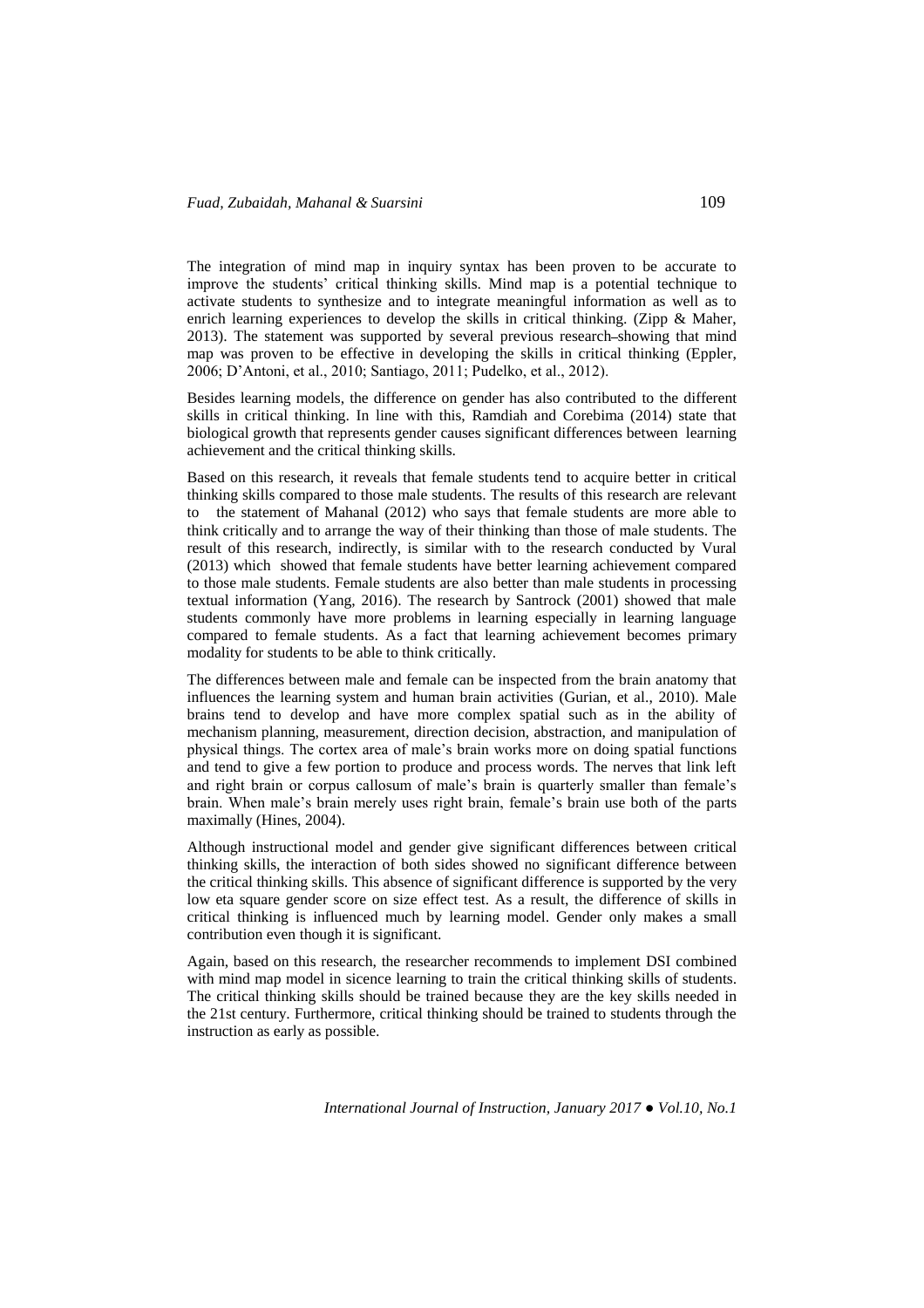# **CONCLUSION**

Based on the results of this research and the discussion, it can be concluded that:

- There is a difference on critical thinking skills among the students who were taught using DSI model combined with mind map, DSI instructional model, and conventional model. The highest critical thinking skills was obtained on the students who were taught using DSI model combined with mind map.
- There is a difference on the students' skills in critical thinking among male and female students. Female students' critical thinking skills is higher than male students.

This research is limited into science subject in the level of junior high schools. This will be much more interesting when it is applied in different subjects even in elementary or senior high schools. Further, the thinking skills involved only still majoring in critical thinking. Therefore, future researchers can do similar researches that focuses more on other thinking skills, such as creative thinking and problem solving.

#### **REFERENCES**

Arends, R.I. (2012). *Learning to Teach.* 9th. New York: McGraw-Hill.

Azizmalayer, K. et al. (2012). The Impact of Guided Inquiry Methods of Teaching on the Critical Thinking of High School Students. *Journal of Education and Practice*, 3 (10): 42-47.

Group Buzan, T. (2002). *How to Mind Map: The Ultimate Thinking Tool That Will Change Your Life*. London: Thorson

Çimer, A. et al. (2013). Critical Thinking Level of Biology Classroom Survey: CTLOBICS. *The Online Journal of New Horizons in Education*, 3 (1): 15-24.

Crawford, A. et al. (2005). *Teaching and Learning Strategies for the Thinking Classroom.* New York: International Debate Education Association.

Dick, W. et al. (2009). *The Sistematic Design of Instruction*. New Jersey: Pearson Education, Ltd.

D'Antoni, A. et al. (2010). Does the Mind Map Learning Strategy Facilitate Information Retrieval and Critical Thinking in Medical Students? *BMC Medical Education*, 10: 61-72.

Ennis, R.H. (1996). Critical thinking. Upper Saddle River, NJ: Prentice-Hall.

Ennis, R.H. (2013). *The Nature of Critical Thinking: Outlines of General Critical Thinking Dispositions and Abilities* (Online), Available: http://www.criticalthinking. net/longdefinition.html. (Accessed August, 2015).

Eppler, M.J. (2006). A Comparison between Concept Maps, Mind Maps, Conceptual Diagrams, and Visual Metaphors as Complementary Tools for Knowledge Construction and Sharing. *Inf Visualization*, 5, 202-210.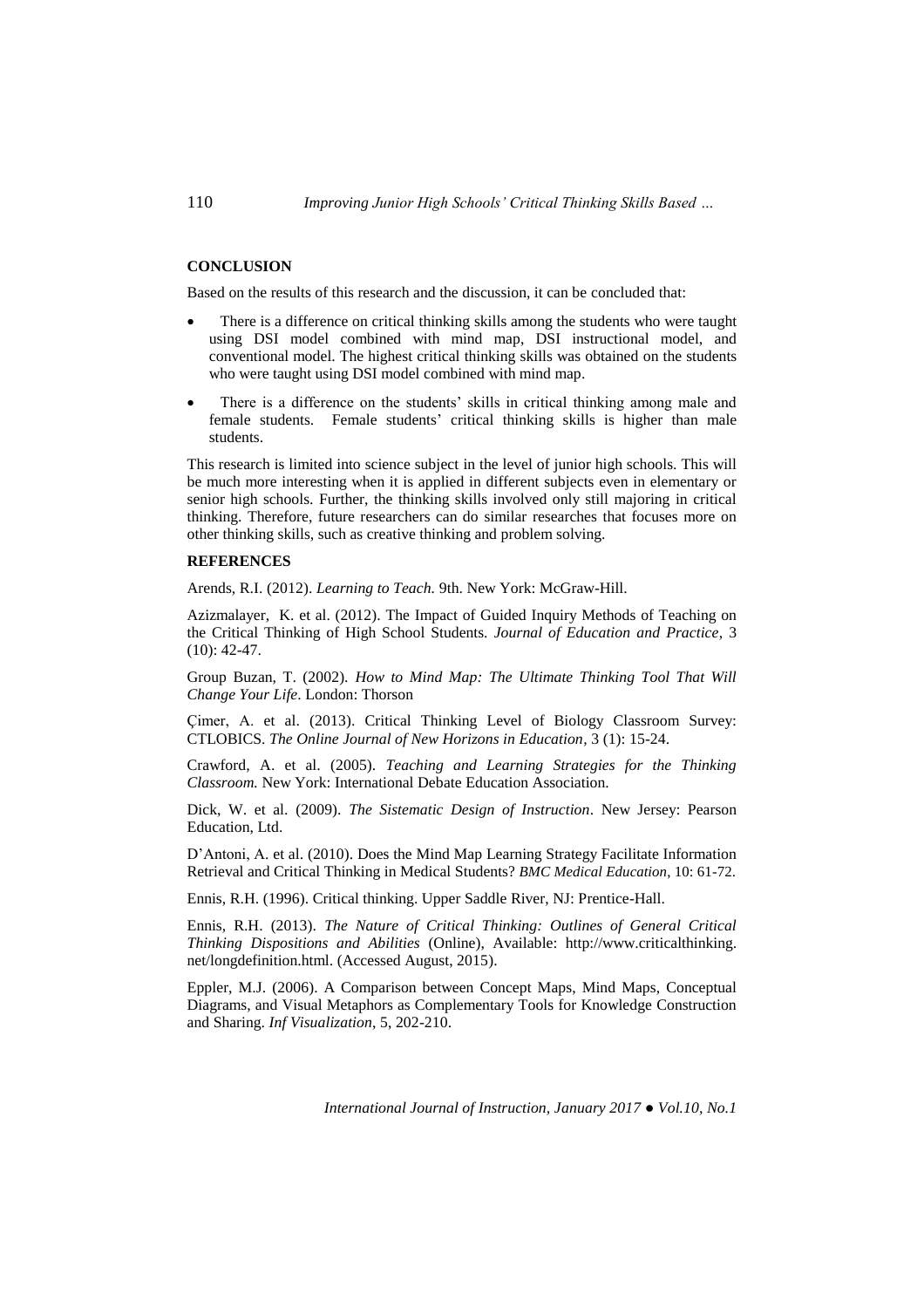Fin, L.S. & Ishak, Z. (2012). A Priori Model of Students Academic Achievement: The Effect of Gender as Moderator. *Procedia-Social and Behavioral Sciences*, 65: 1092-1100.

Fuad, N.M. et al. (2015). Profil Hasil Belajar, Keterampilan Berpikir Kritis dan Kreatif Siswa serta Strategi Pembelajaran yang Diterapkan Guru SMP di Kabupaten Kediri, *Prosiding Seminar Nasional Biologi dan Pembelajarannya*, Jurusan Biologi FMIPA UM, Malang, 17 Oktober 2015. In Press.

Hashemi, S.A. (2011). The Use of Critical Thinking in Social Science Textbooks of High School: a Field Study of Fars Province in Iran. *International Journal of Instruction*, 4(1): 63-78.

Isa, H. & Balarabe, R.M. (2009). Analysis of the Participation and Performance of Males and Females in Nigeria in Science and Technology Programmes: A Case Study of Ten Years National Diploma in Nuhu Bamalli Polytechnic, Zaria. *Educational Research and Review*, 4 (9): 588-595.

Kazempour, E. (2013). The Effects of Inquiry-Based Teaching on Critical Thinking of Students. *Journal of Social Issues & Humanities*, 1 (3): 23-27.

Keles, O. (2012). Elementary Teacher's Views on Mind Mapping. *International Journal of Education*. 4 (1): 93-100.

Kharbach, M. (2012). *The 21st Century skills Teachers and Student Need to Have.*  Halifax: Creative Commons Attribution Mount Saint Vincent University.

Kuhlthau, C.C. et al. (2007). *Guided inquiry: Learning in the 21st Century*. Santa Barbara, CA: Libraries Unlimited.

Lane, J.L. (2007). *Inquiry-based Learning*. (Online), Available: http://www.schreyerinstitute. psu.edu/pdf/ibl.pdf, (Accessed August, 2015).

Lau, J.Y.F. (2011). *An Introduction to Critical Thinking and Creativity*, John Wiley & Sons Inc, Massachuset.

Llewellyn, D. (2011). *Differentiated Science Inquiry*. California. Corwin A Sage Company.

Llewellyn, D. (2013). *Teaching High Science Through Inquiry and Argumentation*. California. Corwin A Sage Company.

Long, D. & Carlson, D. (2011). Mind the Map: How Thinking Maps Affect Student Achievement. *Journal For Teacher Research*, 13 (2): 1-7.

Lujan, H.L. & Dicarlo, S. (2006). Too Much Teaching Not Enough Learning: What is the Solution?. *Physiology Education*, 30 (1): 17-22.

Mahanal. S. (2012). Strategi Pembelajaran Biologi, Gender dan Pengaruhnya Terhadap Kemampuan Berpikir Kritis. *Prosiding Seminar Nasional UNS*. 9 (1).

Myers, D.G. (2003). *Exploring Psychology*. New York: Worth.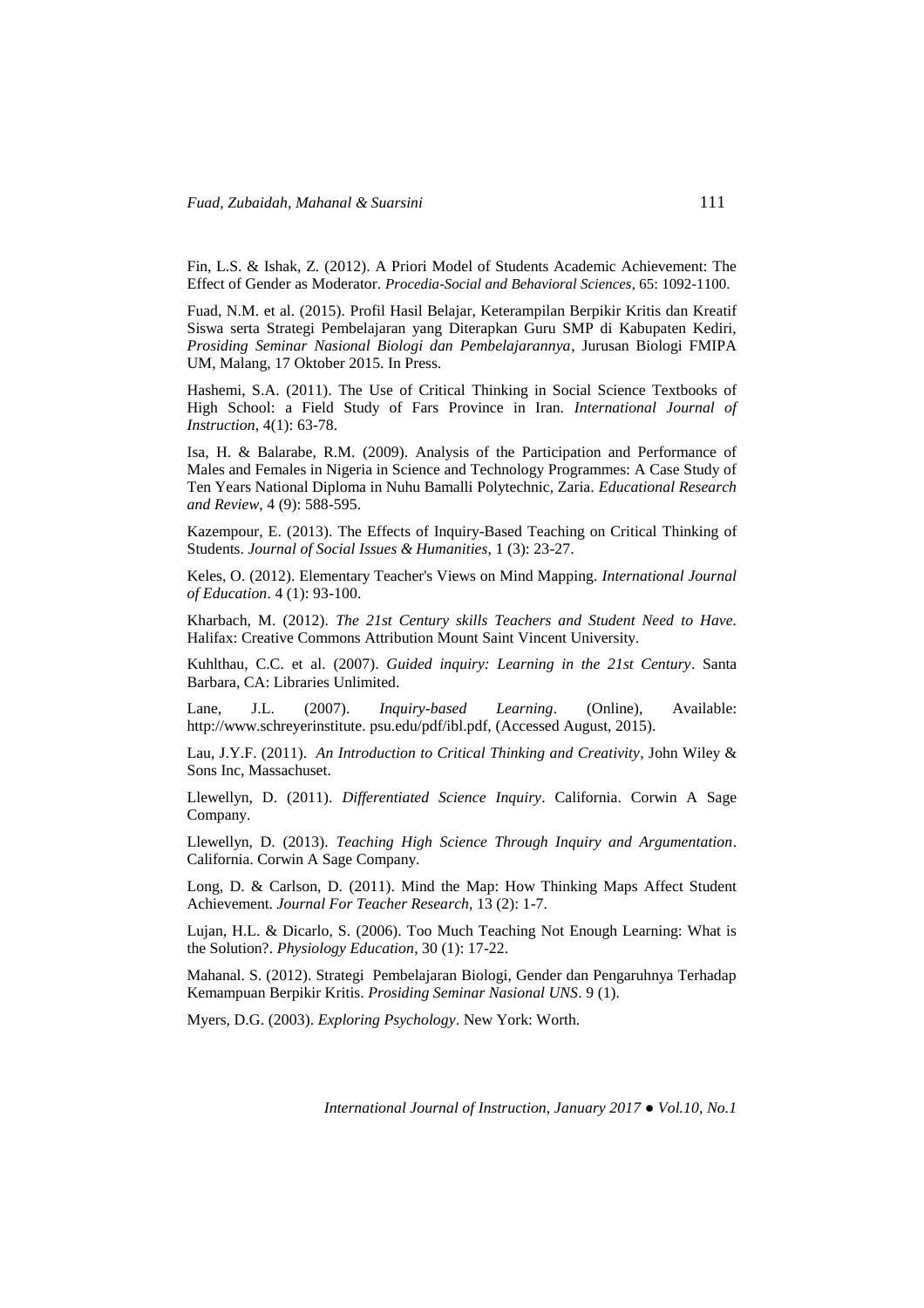Olson, S. & Horsley, S.L. (2000). *Inquiry and The National Science Education Standards, A Guide For Teaching And Learning*. Washington: National Academies Press.

Page, D. & Mukherjee, A. (2006). Using Negotiation Excercises to Promote Critical Thinking Skills. *Business Simulation and Experimental Learning*, 30 (1): 71-78.

Prince, M.J. & Felder, R.M. (2006). Inductive Teaching and Learning Methods: Definitions, Comparisons, and Research Bases. *Journal of Engineering Education*, 95 (2): 123-138.

Pudelko, B. et al. (2012). Mapping as a Learning Strategy in Health Professions Education: A critical Analysis. *Medical Education*, 46: 1215-1225.

Proulx, G. (2004). Integrating Scientific Method & Critical Thinking in Classroom Debates on Environmental Issues. *The American Biology Teacher*, 66 (1): 1-10.

Ramdiah, S. & Corebima, A.D. (2014). Learning Strategy Equalizing Student's Achievement Metacognitive, and Critical Thinking Skills. *American Journal of Educational Research*, 2 (8): 577-584.

Ricketts, J.C & Rudd, R. (2004). Critical Thinking Skills of FFA Leaders Journal of Southern Agricultural Education Research, 54 (1): 7-20.

Rudd, R. et al. (2000). Undergraduate agricultural student learning styles and critical thinking abilities: Is there a relationship? *Journal of Agricultural Education*, 41(3): 2-12.

Santiago, H.C. (2011). Visual Mapping to Enhance Learning and Critical Thinking Skills Santiago: *Optometric Education*, 36 (3): 125-129.

Santrock, J.W. (2011). *Educational Psychology*. New York: McGraw Hill.

Seyihoglu, A. & Kartal, A. (2010). The Views of Teaching about Mind Mapping Technique in Elementary Life Science and Social Science Lesson Based Constructivist Method. *Educational Science*: Theory & Practice, 10 (3).

Thomas, J. & Stockton, C. (2003). Socioeconomic Status, Race, Gender, and Retention: Impact on Student Achievement. (Online), Available: www.usca.edu/ essays/vol72003/stockton.pdf, (Accessed Sept, 2015).

Thompson, P.M. et al. (2002). Growth Patterns in the Developing Brain Detected by Using Continuum Mechanical Sensor Maps. *Nature*, 404 (1): 190-193.

Tomlinson, C.A. (2001). *How to Differentiate Instruction in Mixed-ability Classrooms*. Virginia: Association for Supervision and Curriculum Development.

Vural, S. (2013). Academic Procrastination and Gender as Predictor of Science Achievement. *Journal of Educational and Instructional Studies*, 3 (2): 64-68.

Wheeldon, J. (2011). *Is a Picture Worth a Thousand Words? Using Mind Maps to Facilitate Participant Recall in*. The Qualitative Report.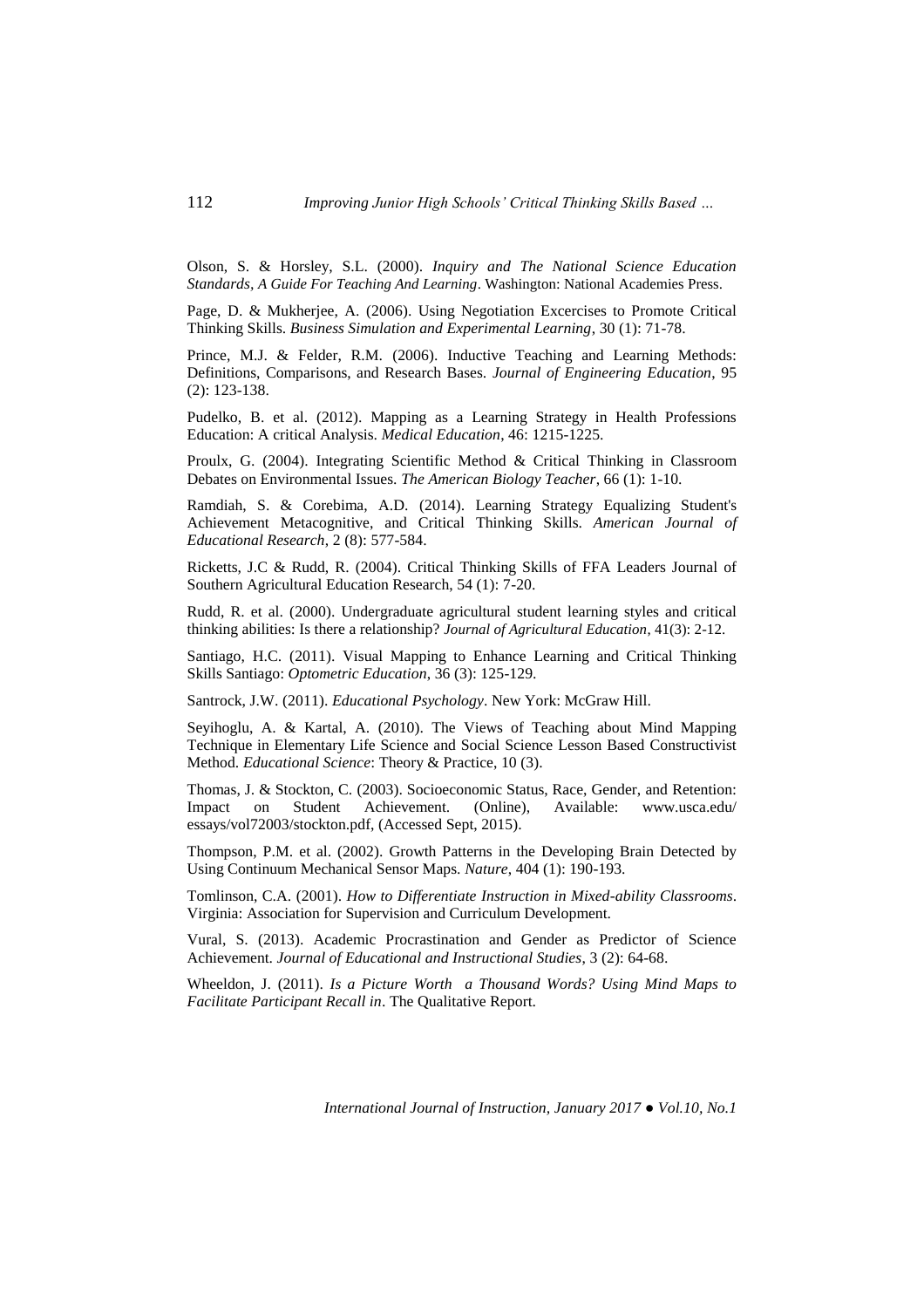Wyatt, S. (2005). Extending Inquiry-Based Learning to Include Original Experimentation. *The Journal of General Education*, 54 (1): 83-89.

Zip, G. & Maher, C. (2013). Prevalence of Mind Mapping as a Teaching and Learning Strategy in Physical Therapy Curricula. *Journal of the Scholarship of Teaching and Learning*, 13(5): 21 – 32.

Zubaidah, S. et al. (2015). Asesmen Berpikir Kritis Terintegrasi Tes Essay. *Prosiding Simposium on Biology Education (Symbion)*, Jurusan Biologi FKIP Universitas Ahmad Dahlan Yogyakarta, 4-5 April 2015.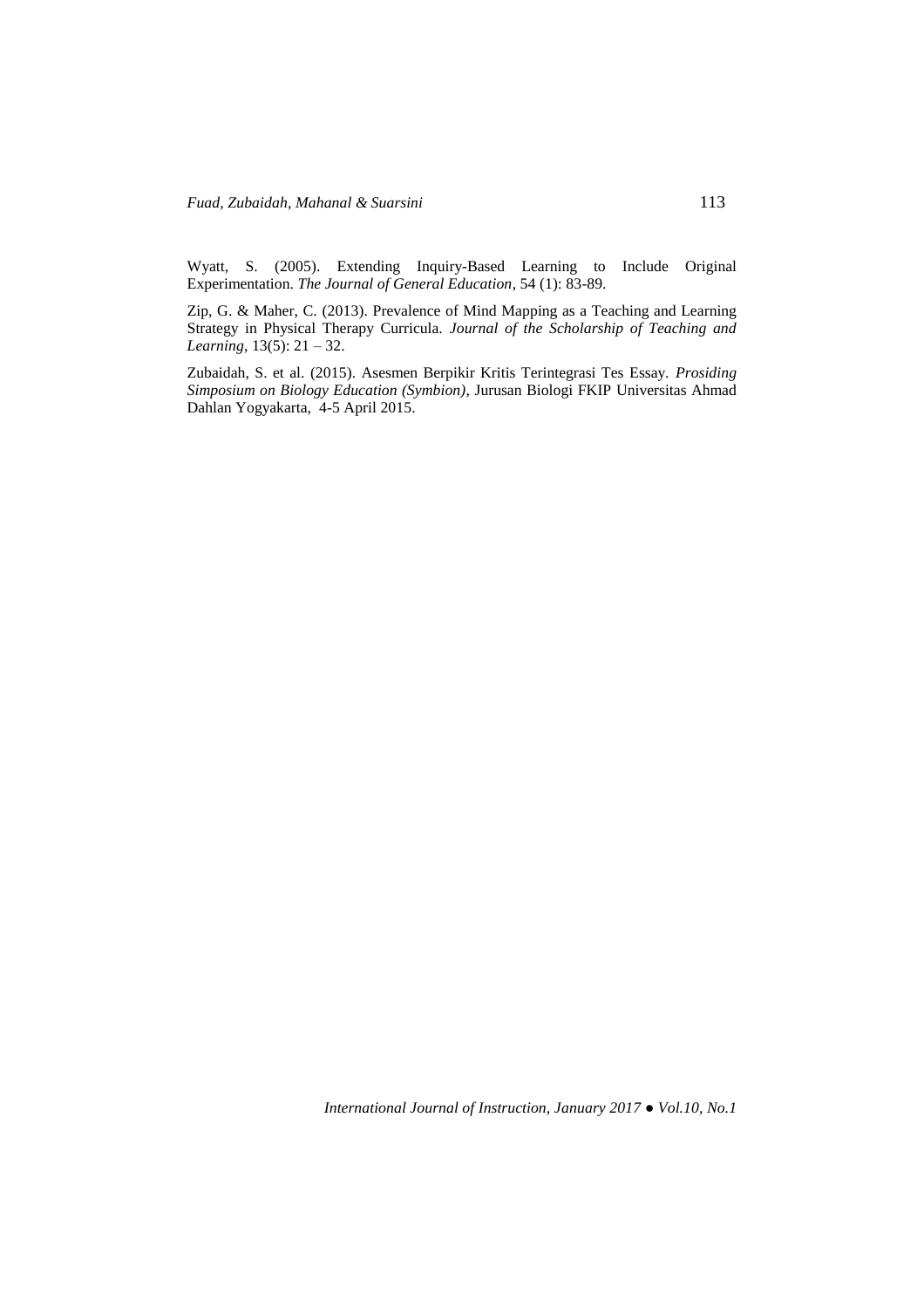#### **Turkish Abstract Öğrenmede Üç Aşamalı Test Modeline Dayalı Olarak Ortaokul Öğrencilerinin Eleştirel Düşünme Becerilerini Geliştirmek**

Bu çalışmanın amacı,(1) akıl haritalarıyla birleştirilmiş farklılaştırılmış bilim anketi, farklılaştırılmış bilim anketi modeli, geleneksel model olarak 3 farklı öğrenme modeli verilmiş: öğrenciler arasındaki eleştirel düşünme yeteneklerindeki farklılığı; (2) kız ve erkek öğrenciler arasındakieleştirel düşünme yetenekleri arasındaki farklılığı anlamaktır. Bu çalışma öntest-sontest içeren eşdeğer olmayan kontrol grup deseni ile yarı deneysel olarak yapılmıştır. Araştırmanın populasyonunda Endonezya Kediri'deki 7. sınıf öğrencileri kullanılmıştır. Araştırmanın örneklemini farklı okullardaki üç sınıftan alınan 96 öğrenci oluşturmaktadır. Eleştirel düşünme becerisi verileri test sonuçlarından ve tanımlayıcı ve çıkarımsal ANOVA analizlerinden elde edilmiştir. Araştırma sonuçları farklı eleştirel düşünme modellerinde farklı beceriler olduğunu göstermiştir. Eleştirel düşünmede en yüksek beceri öğrenmede akıl haritalarıyla birleştirilmiş farklılaştırılmış bilim anketi verilen öğrenciler tarafından gerçekleştirilmiştir. Ayrıca kız ve erkek öğrenciler arasında da eleştirel düşünme becerilerinde farklılık görülmüştür.

Anahtar Kelimeler: farklılaştırılmış bilim anketi, akıl haritası, eleştirel düşünme, cinsiyet, öğrenme

#### **French Abstract**

### **Amélioration des Compétences Pensantes Critiques de Collèges Basées sur Test Trois Modèles Différents d'Apprentissage**

l'enquête de science différenciée combinée avec la carte d'avis(esprit), le modèle d'enquête de science différencié et le modèle conventionnel, (2) pour découvrir les différences de compétences pensantes critiques parmi le mâle et des étudiantes. Cette étude est une recherche quasiexpérimentale avec la conception de groupe témoin nonéquivalente pretest-posttest. La population dans cette recherche est les étudiants de cinquième de collèges dans Kediri, l'Indonésie. L'échantillon de la recherche est dans le nombre de 96 étudiants distribués dans trois classes aux écoles différentes. Les données de compétences pensantes critiques sont gagnées de scores au test et analysées ensuite utilisant la statistique descriptive et déductive par ANCOVA. Les résultats de recherche ont révélé qu'il y a des compétences de différence dans la pensée critique dans des modèles différents. Les compétences les plus hautes dans la pensée critique sont atteintes par les étudiants que l'on a donnés le modèle d'enquête de science différencié combiné avec la carte d'avis(esprit) dans leur apprentissage. Il y a aussi la différence de compétences pensantes critiques entre le mâle et des étudiantes.

Mots Clés: l'enquête de science différenciée, objectez à la carte, la pensée critique, le genre, l'apprentissage

**Arabic Abstract**

**تحسين مهارات التفكير الناقد لمدارس الثانوية المبتدئة بناء على اختبار ثالثة نماذج مختلفة من التعلم**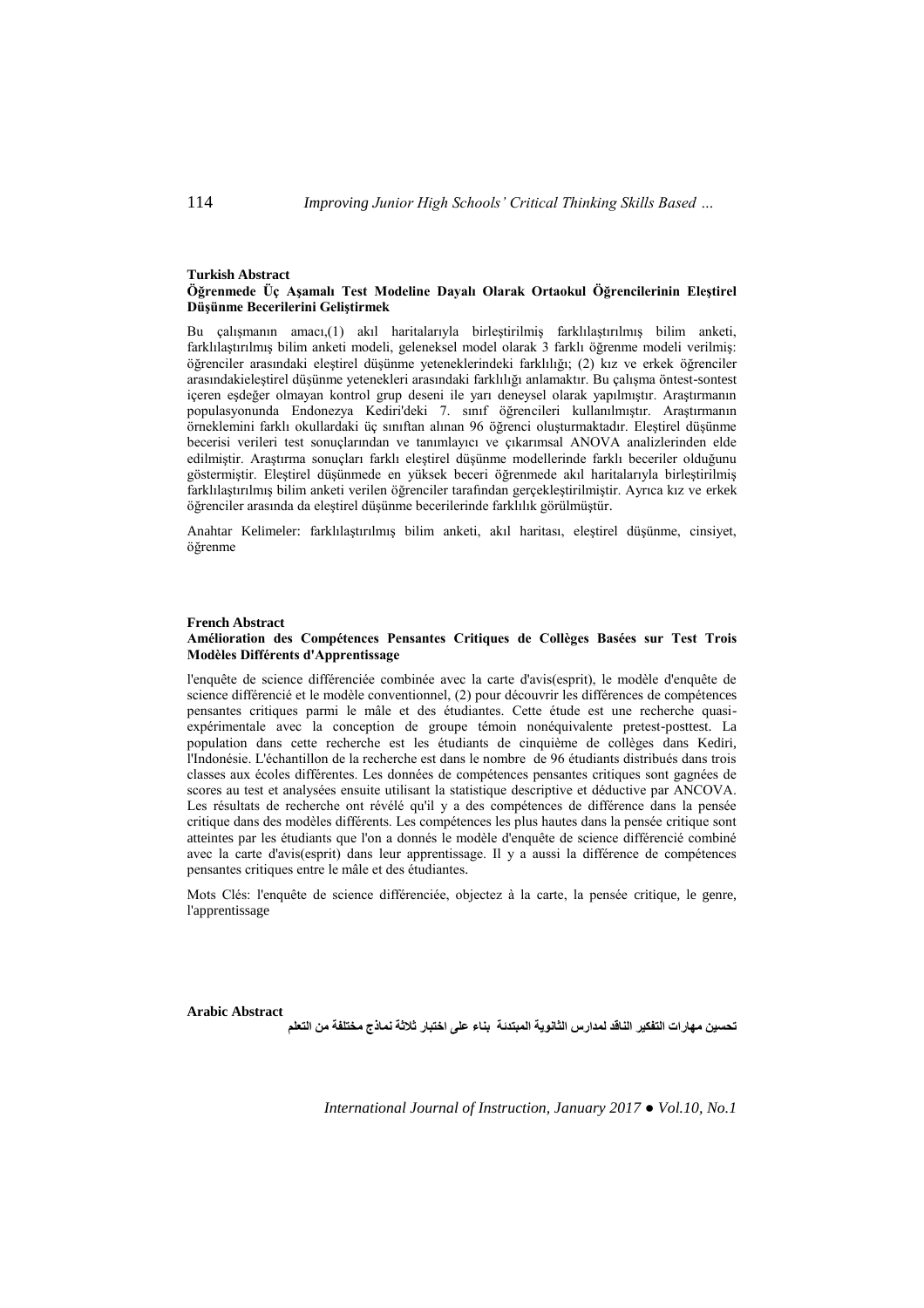وكانت أهداف هذه الدراسة (1) لمعرفة الاختلافات في مهارات التفكير الناقد لدى الطلاب الذين منحوا ثلاثة نماذج التعلم المختلفة: متباينة تحقيق العلم جنبا إلى جنب مع العقل خريطة والعلوم متباينة نموذج االستفسار، والنموذج التقليدي، )2( للعثور من االختالفات في مهارات التفكير الناقد لدى الطالب والطالبات. هذه الدراسة هو البحث شبه التجريبي مع تصميم المجموعة الضابطة غير متكّافئ لاختبار القبلي - البعدي . السكان في هذا البحث هو طلاب االمستوى السابع من مدرسة إعدادية في كيديري، اندونيسيا. عينة البحث هو في عدد 69 طالبا موزعين على ثالث فئات في مختلف المدارس. يتم اكتساب البيانات من مهارات التفكير الناقد من درجات االختبار ومن ثم تحليلها باستخدام اإلحصاء الوصفي واالستداللي من خالل ANCOVA. كشفت نتائج البحث أن هناك مهارات الفرق في التفكير النقدي في نماذج مختلفة. ويتم الوصول إلى أعلى مهاراتهم في التفكير النقدي من قبل الطالب الذين منحوا متباينة نموذج االستفسار العلم جنبا إلى جنب مع الخريطة الذهنية في التعلم. هناك أيضا اختالف في مهارات التفكير النقدي بين الطالب والطالبات.

الكلمات الرئيسية: تحقيق العلم المتباينة، خريطة العقل، والتفكير الناقد، والجنس، والتعلم

#### **German Abstract Verbesserung der Fähigkeiten der kritischen Denken von Junior High School Basierend auf Test drei verschiedene Modelle des Lernens**

Ziel dieser Studie war es, die Unterschiede der kritischen Denkfähigkeit unter den Studierenden, die drei verschiedene Lernmodelle erhielten, herauszufinden: differenzierte Mind Map, differenziertem Wissenschaftsmodell und konventionellem Modell, (2) zu finden Heraus die Unterschiede der kritischen Denkfähigkeiten unter den männlichen und weiblichen Kursteilnehmern. Diese Studie ist eine quasiexperimentelle Forschung mit Pretest-posttest nicht-äquivalenten Kontrollgruppe Design. Die Bevölkerung in dieser Forschung ist die siebte Klasse Studenten der Mittelschulen in Kediri, Indonesien. Die Stichprobe der Forschung ist in der Zahl der 96 Studenten in drei Klassen an verschiedenen Schulen verteilt. Die Daten der kritischen Denken Fähigkeiten werden aus Testergebnissen gewonnen und dann analysiert mit deskriptiven und inferentiellen Statistiken durch ANCOVA. Die Ergebnisse der Forschung ergab, dass es unterschiedliche Fähigkeiten in kritischem Denken in verschiedenen Modellen. Die höchsten Fähigkeiten in kritischem Denken werden von Studenten, die mit differenzierten Wissenschafts-Anfrage-Modell mit Mind Map in ihrem Lernen kombiniert erreicht. Es gibt auch unterschiedliche kritische Denkfähigkeiten zwischen männlichen und weiblichen Studenten.

Schlüsselwörter: differenzierte wissenschaftsforschung, mind map, kritisches denken, gender, lernen

#### **Malaysian Abstract Tingkatkan Kemahiran Berfikir Kritis** *Junior High Schools* **Berdasarkan Ujian Tiga Model Pembelajaran yang Berbeza**

Tujuan kajian ini adalah (1) untuk mengetahui perbezaan kemahiran berfikir kritis dalam kalangan pelajar yang telah diberi tiga model pembelajaran yang berbeza: dibezakan pertanyaan sains digabungkan dengan peta minda, berbeza model inkuiri sains, dan model konvensional, (2)